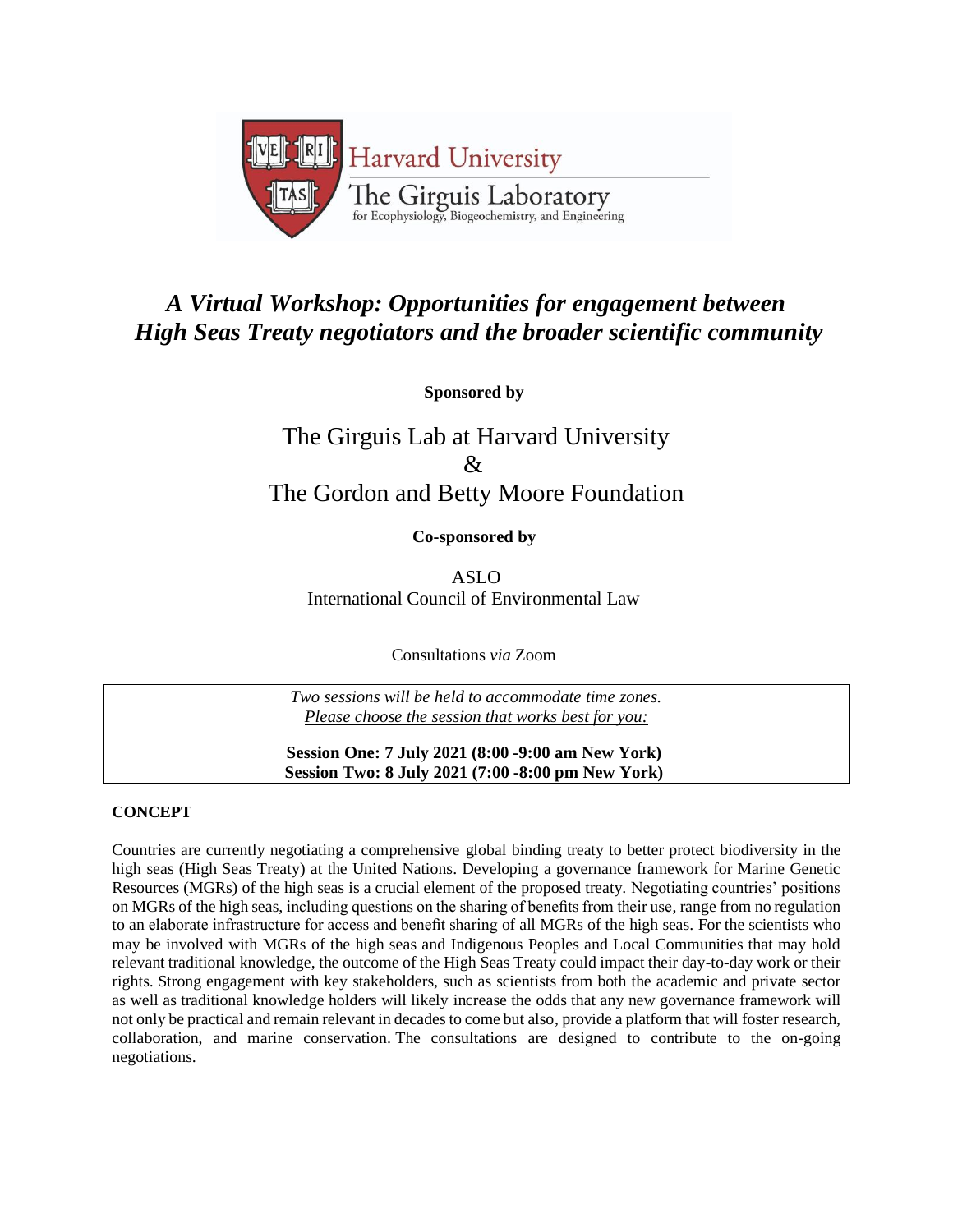#### **PROGRAMME**

In collaboration with ASLO and International Council for Environmental Law, The Girguis Lab at Harvard University, with the support of The Gordon and Betty Moore Foundation, is hosting a virtual workshop with Member State delegates that is aimed at providing:

- 1. scientists from the ASLO community with an overview of the negotiations to date and possible ramifications for research activities on the high seas, as well as the use of high seas MGRs in research and development,
- 2. scientists with a venue to ask questions of the Member State delegates, and
- 3. opportunities for further engagement.

The ASLO and broader scientific community can provide valuable input so that the Treaty will be based on best available science and not be at odds with the very goals of the Treaty: to promote conservation and sustainable use of biodiversity of the high seas. In light of the unprecedented rate of degradation of the ocean ecosystems, there is a momentum to complete the negotiations as soon as possible. For that reason, the window for a chance to provide input may be closing soon. This workshop is an opportunity for you to become engaged in the most important international treaty negotiations for fostering scientific research and development as well as for developing new ideas on ocean governance policy, international relations, and international law.

#### **SESSION 1 PROGRAMME 7 July 2021 (8:00 – 9:00 am New York)**

| $8:00 - 8:05$ am <b>Welcome</b> |                                                                                                    |
|---------------------------------|----------------------------------------------------------------------------------------------------|
|                                 | Speakers:                                                                                          |
|                                 | Roxane Maranger, President, ASLO                                                                   |
|                                 | Peter R. Girguis, Professor of Organismic and Evolutionary Biology, Harvard University             |
|                                 | $8:05-8:15$ am Introduction: Importance of stakeholder engagement—why does your input matter?      |
|                                 | Speaker: Janine Coye-Felson, Melbourne Sustainable Society Institute                               |
| $8:15 - 8:25$ am                | Perspectives of developing countries and potential implications for scientific research: A focus   |
|                                 | on Latin America                                                                                   |
|                                 | Speaker: Vinícius Fox Drummond Cançado Trindade, Permanent Mission of Brazil to the United Nations |
| $8:25 - 8:35$ am                | Perspectives of developed countries and potential implications for scientific research: A focus    |
|                                 | on the European Union                                                                              |
|                                 | Speaker: Arianna Broggiato, European Commission                                                    |
|                                 | $8:35 - 8:55$ am $\bigotimes$ & A and Dialogue                                                     |
|                                 | Moderator: Hiroko Muraki Gottlieb, International Council of Environmental Law                      |
| $8:55 - 9:00$ am                | Wrap-up                                                                                            |
|                                 | Speaker: Peter R. Girguis                                                                          |